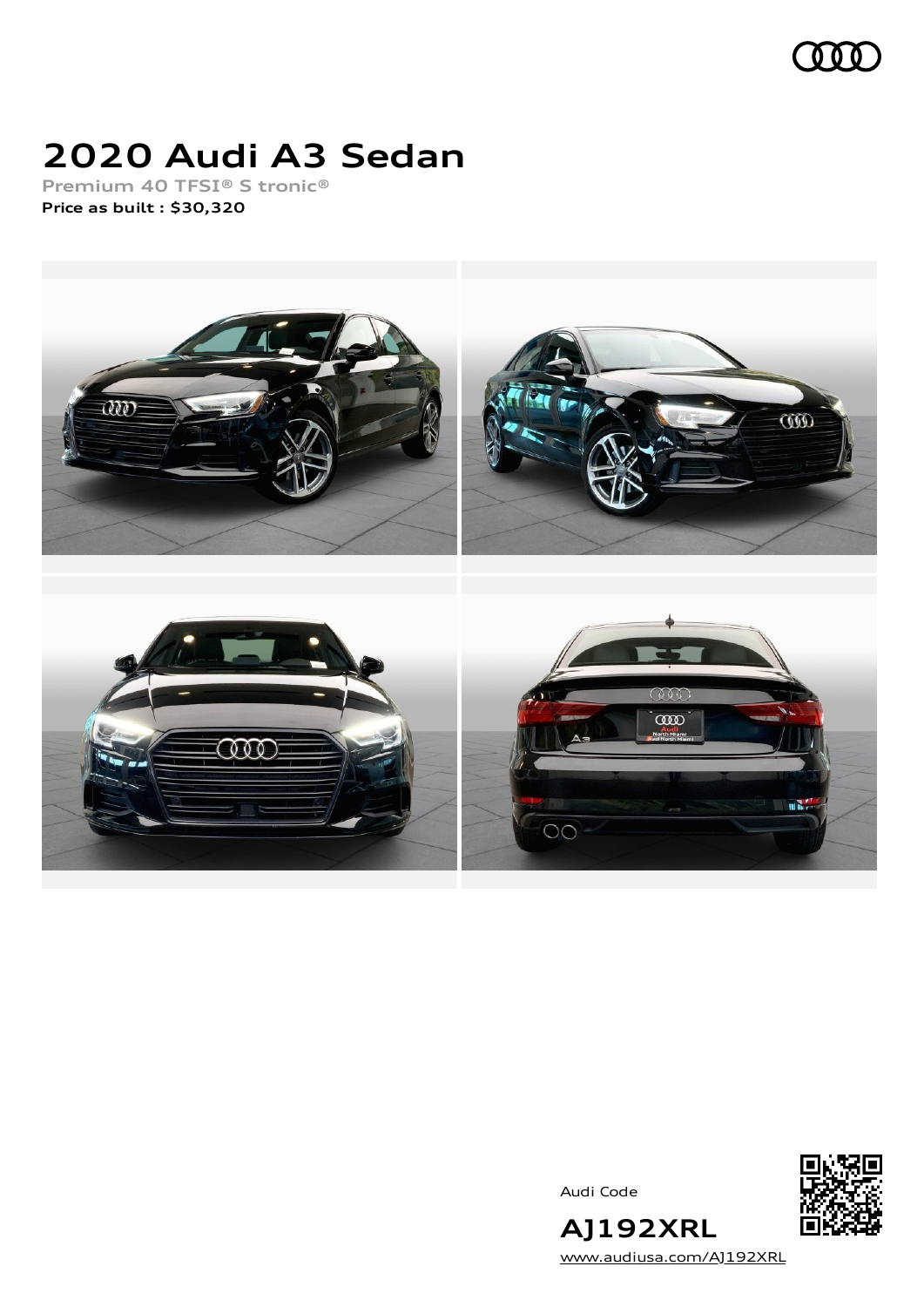**Audi 2020 Audi A3 Sedan** Premium 40 TFSI® S tronic®

**Price as buil[t](#page-10-0)** \$30,320

#### **Exterior colour**

Mythos Black metallic

#### **Interior colour**

| Seats     | Black |
|-----------|-------|
| Dashboard | Black |
| Carpet    | Black |
| Headliner | Black |

#### **Technical Specifications**

| Engine type                  | 2.0-liter four-cylinder                              |
|------------------------------|------------------------------------------------------|
| stroke                       | Displacement/Bore and $1,984/82.5 \times 92.8$ cc/mm |
| Max. output                  | 184 HP                                               |
| Torque                       | 221 lb-ft@rpm                                        |
| Top track speed              | 130 mph $1$                                          |
| Acceleration (0 - 60<br>mph) | 6.6 seconds                                          |
| Recommended fuel             | Regular                                              |



 $\widehat{Q}\widehat{q}\widehat{q}$ 

# **Warranty** No **Audi Code**

AJ192XRL

**Your configuration on www.audiusa.com** [www.audiusa.com/AJ192XRL](https://www.audiusa.com/AJ192XRL)

**Commission number** df2a775c0a0e09716bd5

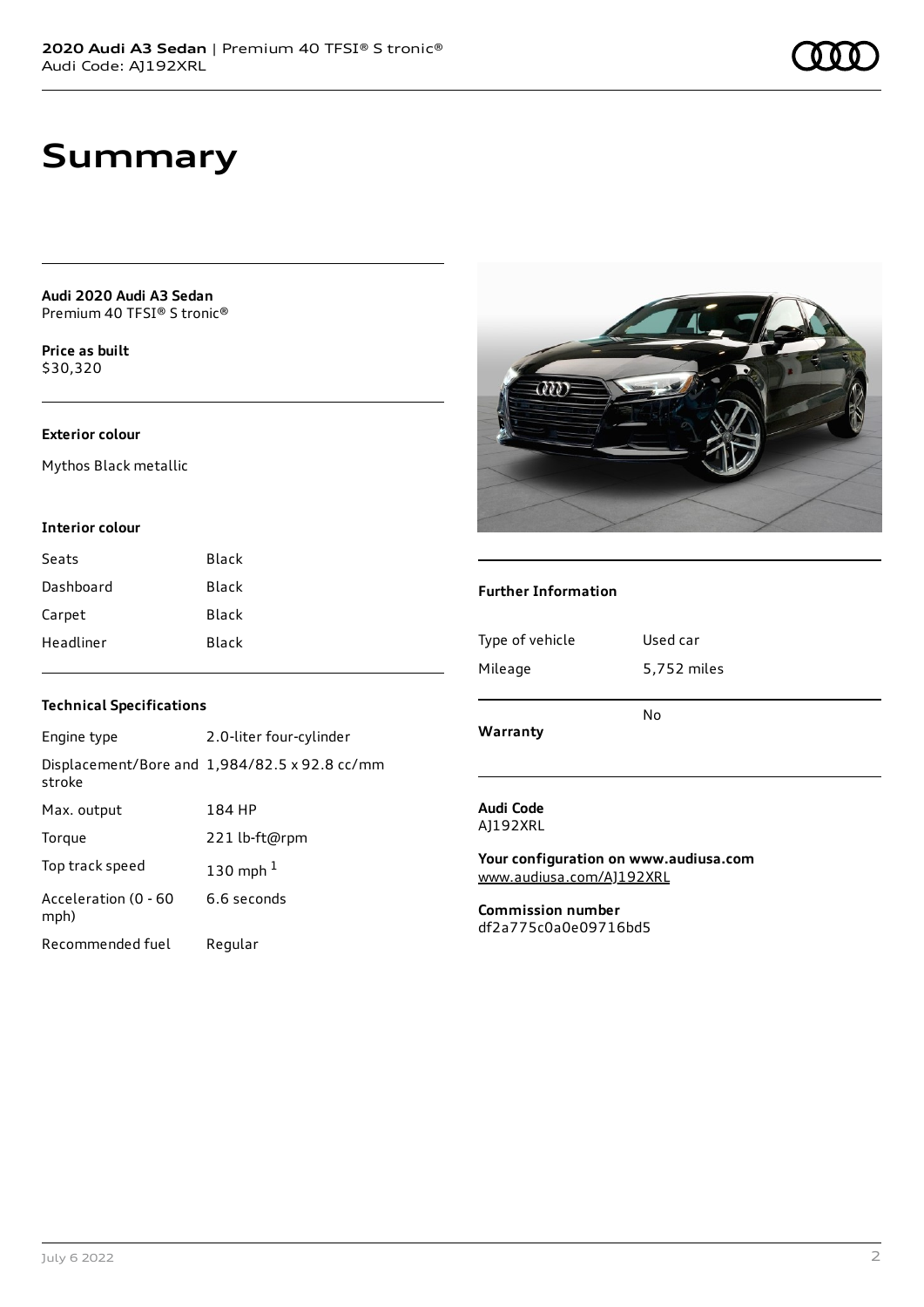# **Equipment**

Mythos Black metallic

Side & Rear cross traffic assist package

Parking system plus (front and rear acoustic sensors)

Audi side assist with rear cross traffic assist

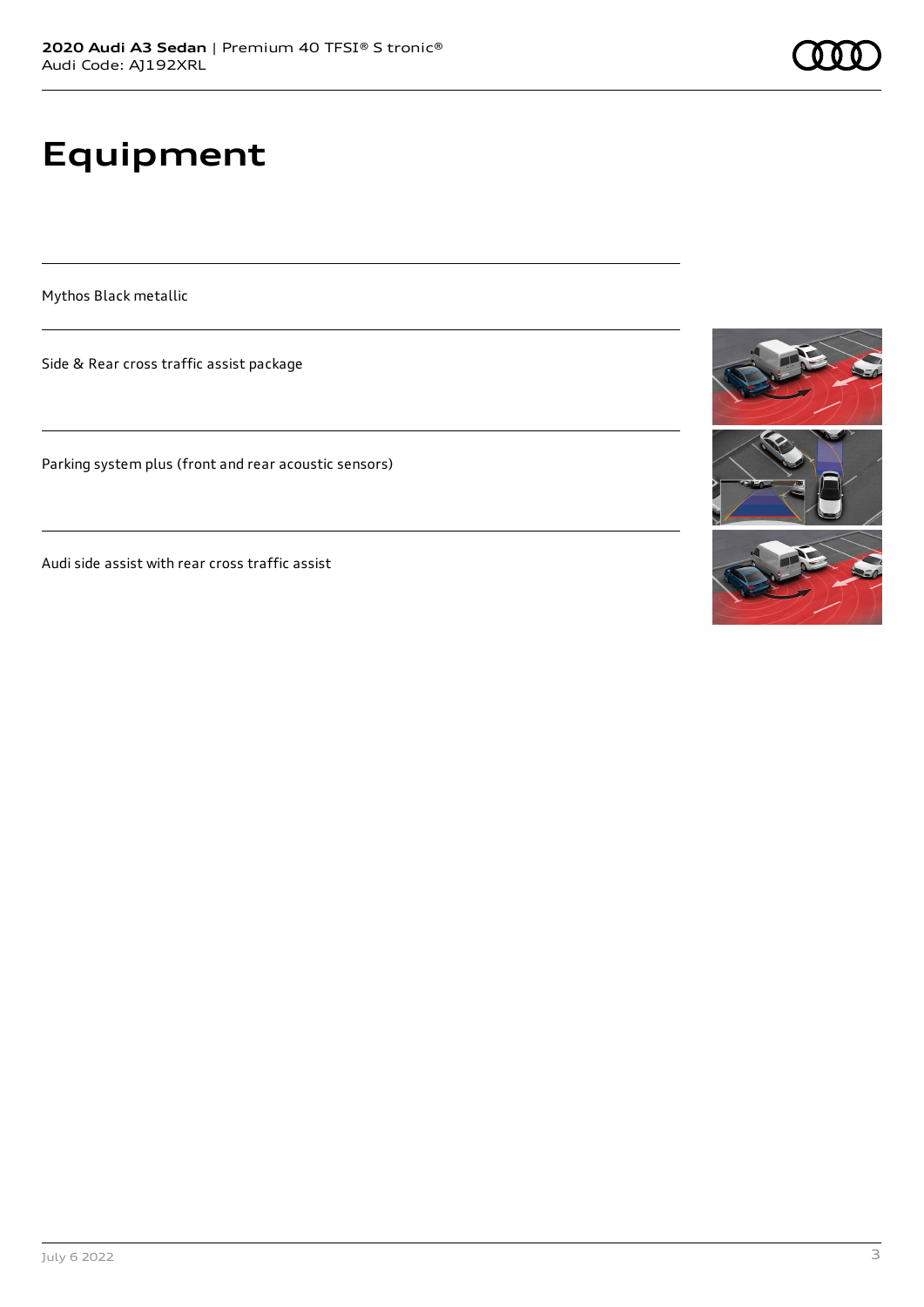# **Standard features**

### **Safety and Security**

| 4UB             | Driver and front-passenger advanced airbags                                                               |
|-----------------|-----------------------------------------------------------------------------------------------------------|
| 1AS             | Electronic Stability Control (ESC) with<br>secondary collision brake assist and traction<br>control (ASR) |
| UH <sub>1</sub> | Electromechanical parking brake                                                                           |
| 8T <sub>2</sub> | Cruise control with coast, resume and<br>accelerate features                                              |
| 6Y8             | Top track speed of 155 mph                                                                                |
| 4H3             | Integrated child door locks in rear doors                                                                 |
| 1N3             | Electromechanical power steering                                                                          |
| 7K6             | Tire-pressure monitoring system                                                                           |
| 4X3             | Front thorax side airbags and Sideguard®<br>head curtain airbags                                          |
| 8N6             | Rain/light sensor for automatic windshield<br>wipers and headlights                                       |
| 413             | Audi advanced key-keyless start, stop and<br>front door & trunk entry                                     |
| 3B7             | Lower Anchors and Tethers for Children<br>(LATCH) in rear seats                                           |
|                 |                                                                                                           |

#### **Exterior**

| 0P <sub>0</sub> | Dual exhaust outlets with chrome tips                    |
|-----------------|----------------------------------------------------------|
| 6XD             | Power-adjustable, heated exterior side<br>mirrors        |
| 1S1             | Vehicle tool kit and vehicle jack                        |
| 9T1             | Heated windshield washer nozzles                         |
| 0 <sub>N4</sub> | Four-link rear suspension                                |
| 8IH             | Xenon plus headlights with LED daytime<br>running lights |
| 8TB             | Rear fog lights                                          |
| HX9             | 18" 225/40 all-season tires                              |

#### **Exterior**

| 8SK              | LED taillights                                      |
|------------------|-----------------------------------------------------|
| 4KC              | Side and rear windows in heat-insulating<br>glass   |
| 47D              | Audi exclusive black high-gloss styling<br>package  |
| C <sub>2</sub> R | 18" 5-double-spoke design bi-color finish<br>wheels |

#### **Interior**

| QJ1             | Aluminum interior package                                           |
|-----------------|---------------------------------------------------------------------|
| 3FB             | Panoramic sunroof                                                   |
| 7M3             | Aluminum door sill inlays                                           |
| 6NQ             | Black cloth headliner                                               |
| 9AK             | Dual-zone automatic climate control                                 |
| 4L2             | Manual-dimming interior rear view mirror                            |
| QQ4             | Ambient LED interior lighting package                               |
| 1XW             | Three-spoke multifunction steering wheel                            |
| 6E3             | Folding front center armrest                                        |
| 7F <sub>9</sub> | Leather-wrapped gear selector                                       |
| 3 NU            | Split-folding 40/20/40 rear seatbacks<br>with load-through facility |
| 7HA             | Without extended leather package                                    |
| N4M             | Leather seating surfaces                                            |
| 4A3             | <b>Heated front seats</b>                                           |
| 5TD             | Aluminum Mistral inlays                                             |
|                 |                                                                     |

#### **Infotainment and Driver Assistance**

6K2 Audi pre sense® front with pedestrian protection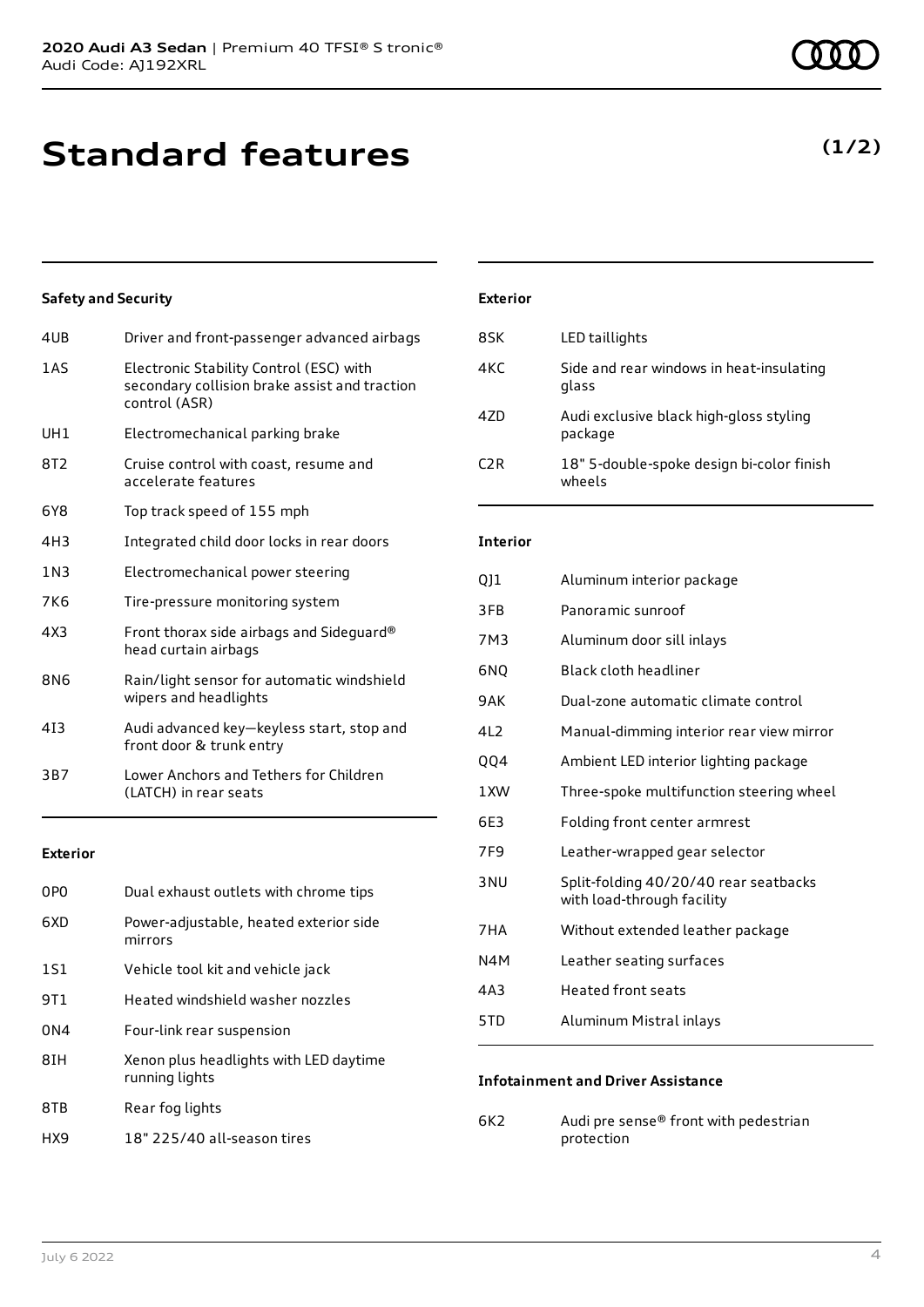# **Standard features**

#### **Infotainment and Driver Assistance**

| Audi drive select                                                                                         |
|-----------------------------------------------------------------------------------------------------------|
| Audi pre sense® basic                                                                                     |
| Audi smartphone interface including Apple<br>CarPlay™ and Google™ Android Auto™ for<br>compatible devices |
| Rearview camera                                                                                           |
| Audi sound system with ten speakers, 180<br>watts and single CD player with MP3<br>playback capability    |
| Color driver information system                                                                           |
| Connectivity package                                                                                      |
| MMI® radio                                                                                                |
| SiriusXM® with 90-day All Access trial<br>subscription                                                    |
| BLUETOOTH <sup>®</sup> wireless technology<br>preparation with streaming audio for<br>compatible devices  |
|                                                                                                           |

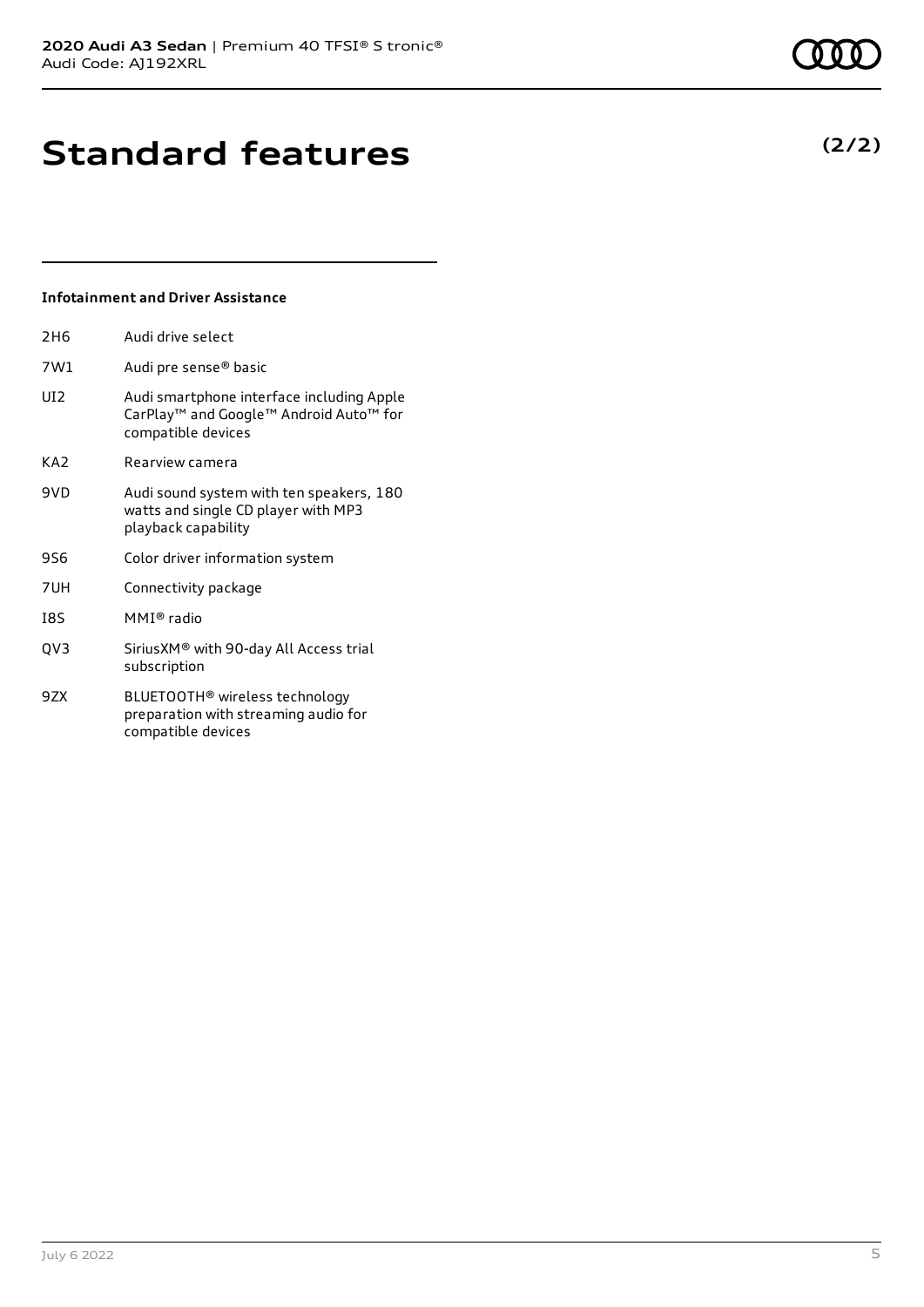# **Dealer remarks**

AUTOMATIC, KEYLESS, CARPLAY, BACKUP CAMERA, PARKING SENSORS, BLIND SPOT WARNING, SUNROOF, LEATHER INERIOR. Our No Hassle Internet Pricing mission is to present value to all of our customers. No Hassle Internet Pricing is achieved by polling over 20000 vehicle listings hourly. This ensures our customers receive realtime No Hassle Pricing on every pre-owned vehicle we sell. We do not artificially inflate our prices in hopes of winning a negotiating contest with our customers! Our pricing is based on actual transactions. After doing business from New Hampshire to California we find this approach is by far the best for our customers.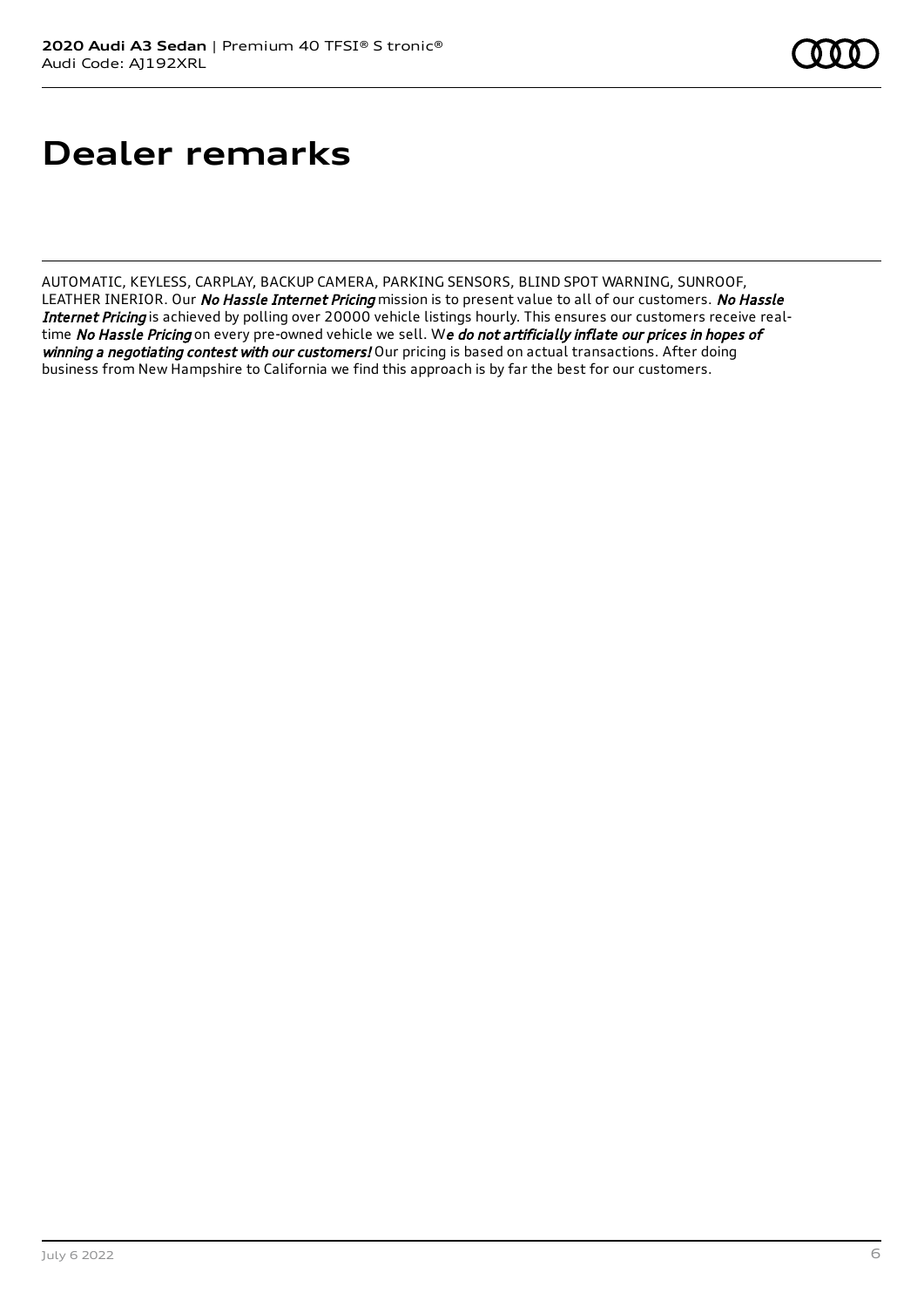# **Technical Specifications**

**(1/2)**

#### **Engineering | Performance** Engine type 2.0-liter four-cylinder Power Level 40 Max. output 184 HP Displacement 2.0 l Torque 221 lb-ft@rpm Valvetrain 16-valve DOHC with Audi valvelift system Acceleration (0 - 60 mph) 6.6 seconds Engine block Cast-iron Induction/fuel injection Turbocharged/TFSI® Cylinder head Aluminum-alloy Displacement/Bore and 1,984/82.5 x 92.8 cc/mm stroke Top track speed<sup>1</sup> [1](#page-10-0) 130 mph **Electrical system** Alternator 14 Volts - 320A Battery 12 Volts - 59Ah **Transmission | Drivetrain** Drivetrain type front-wheel drive Transmission Seven-speed S tronic® dual-clutch automatic transmission **Steering** Steering type Speed-sensitive electromechanical power steering system Steering ratio 15.3:1 **Suspension** Front axle MacPherson strut front suspension Rear axle Four-link rear suspension Optional Sport suspension **Brakes** Front brakes 12.3 (ventilated disc) in Rear brakes 10.7 (solid disc) in Parking brake Electromechanical **Body** Material Lightweight construction technology — fully galvanized steel unibody with aluminum hood and front subframe Corrosion protection Multistep anti-corrosion protection **Warranty | Maintenance** Warranty 4-year/50,000-mile Audi New Vehicle Limited Warranty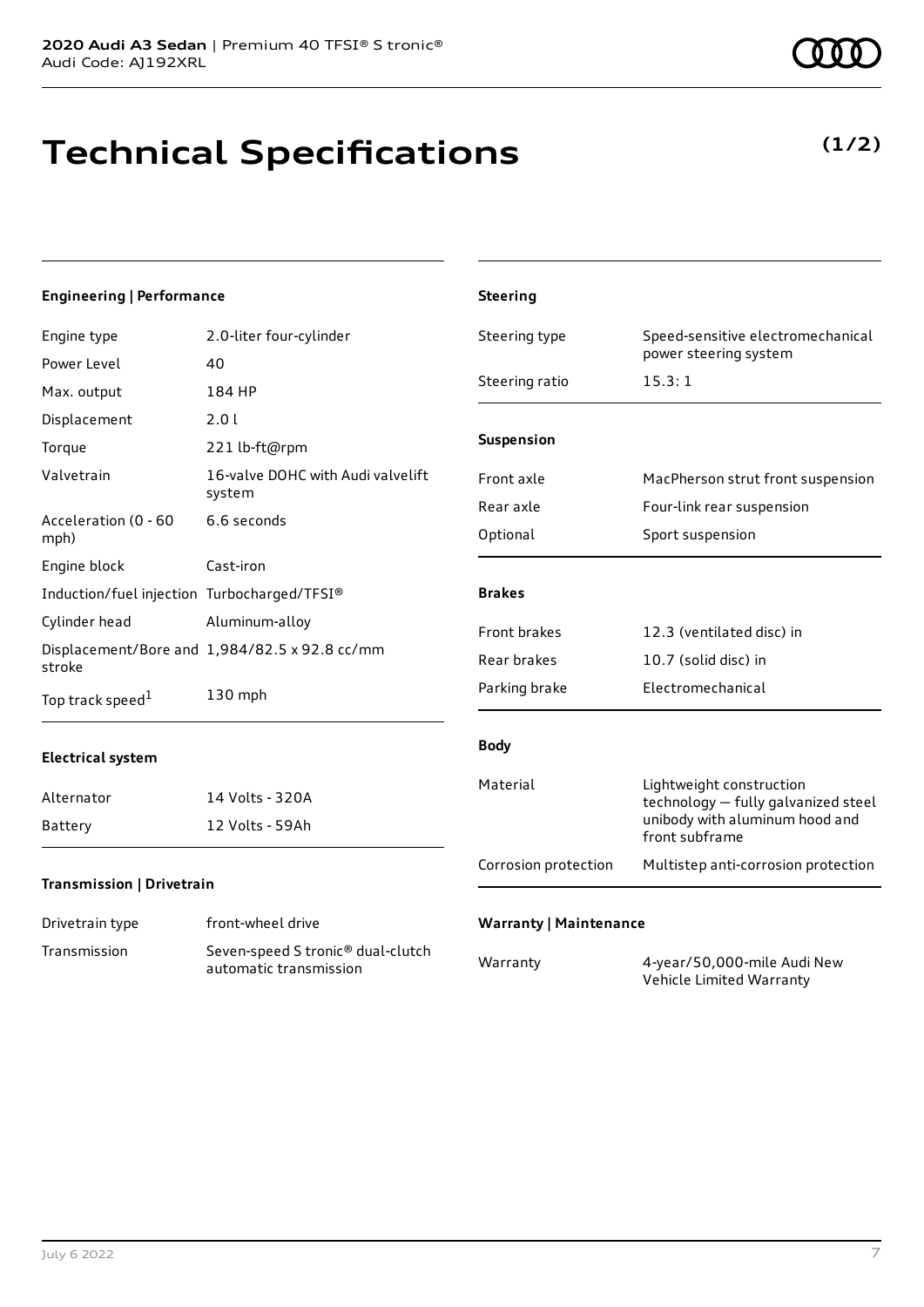## **Technical Specifications**

#### **Exterior Measurements**

| Height                           | 55.7 in   |
|----------------------------------|-----------|
| Overall width without<br>mirrors | 70.7 in   |
| Length                           | 175.5 in  |
| Wheelbase                        | 103.8 in  |
| Drag coefficient                 | 0.33 Cw   |
| Overall width with<br>mirrors    | 77.2 in   |
| Track rear                       | $60.1$ in |
| <b>Track front</b>               | 61.2 in   |
| Curb weight                      | 3197 lb   |

#### **Interior measurements**

| Seating capacity                          | 5                     |
|-------------------------------------------|-----------------------|
| Shoulder room, rear                       | 53.0 in               |
| Head room with front<br>sunroof           | $36.5$ in             |
| Leg room, rear                            | $35.1$ in             |
| Shoulder room, front                      | 54.8 in               |
| Head room with rear<br>sunroof            | $36.1$ in             |
| Leg room, front                           | 41.2 in               |
| Cargo volume, rear<br>seatbacks up/folded | $12.3/-$ cu ft, cu ft |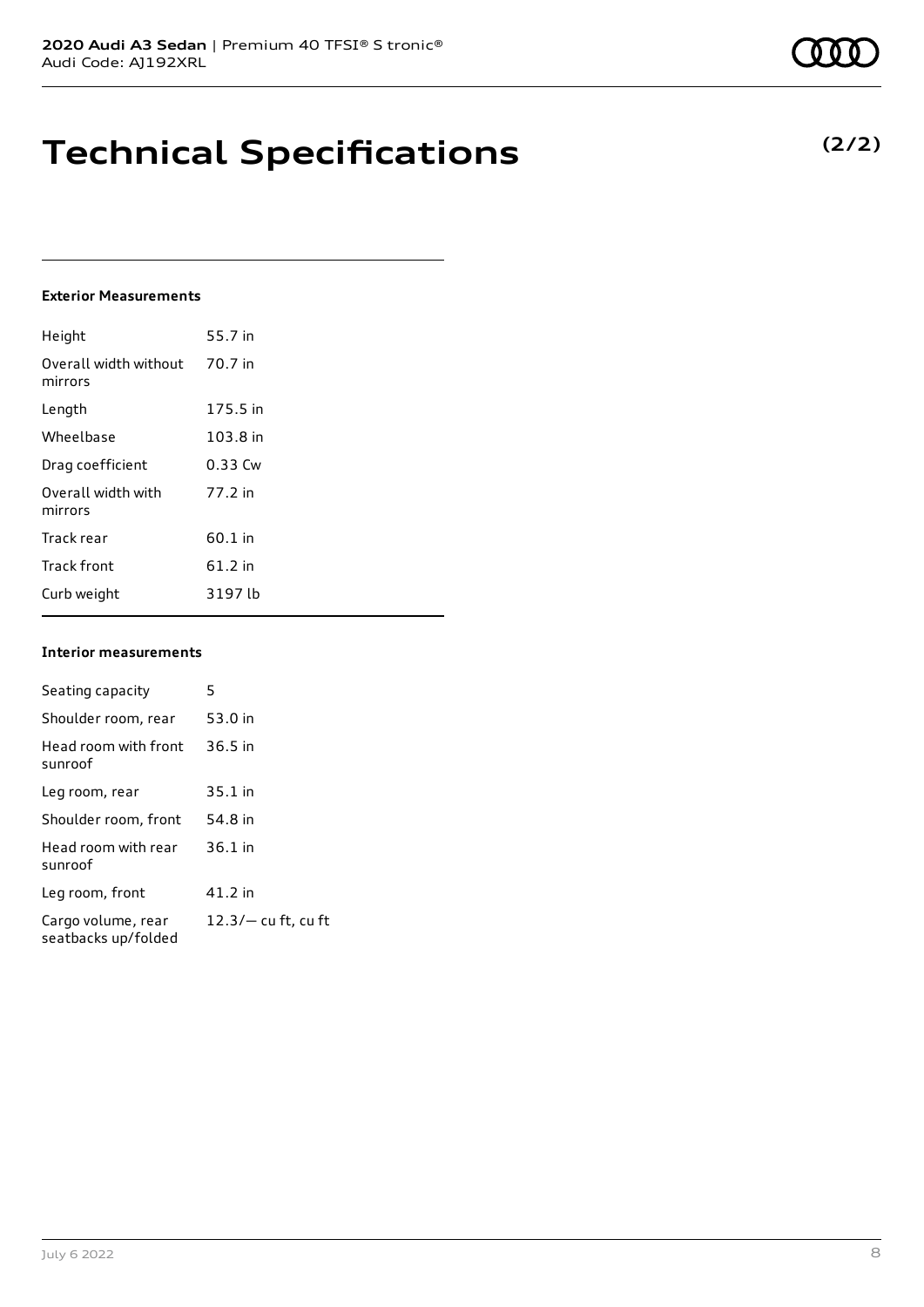### **Consumption- and emission**

#### **Consumption by NEDC**

| urban       | 27 mpg |
|-------------|--------|
| extra-urban | 36 mpg |
| combined    | 30 mpg |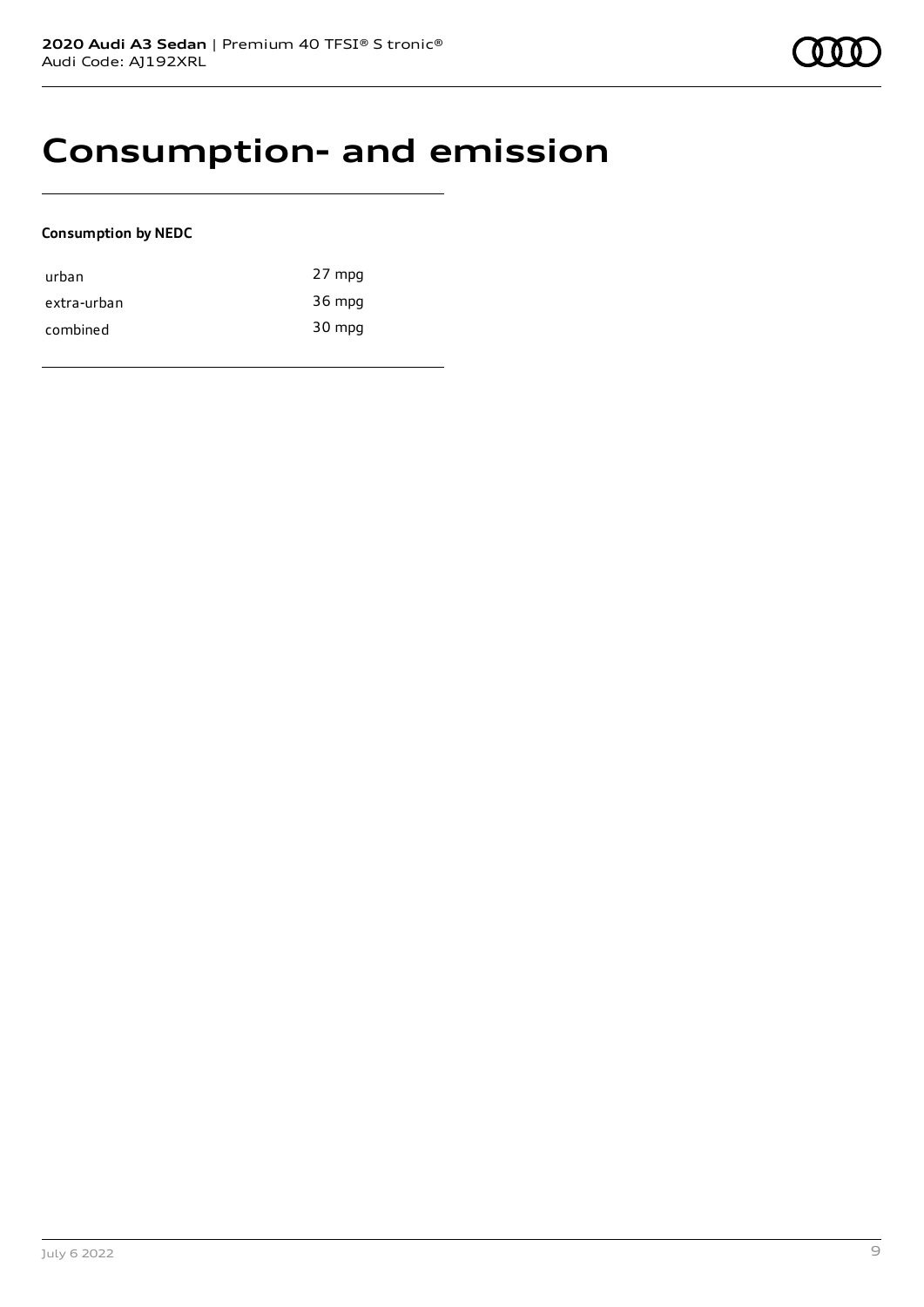

### **Contact**

Dealer **Audi North Miami**

1995 Ne 142nd Street 33181 North Miami FL

Phone: 3059525900 FAX: 3059490940

www: [https://www.audinorthmiami.com](https://www.audinorthmiami.com/)